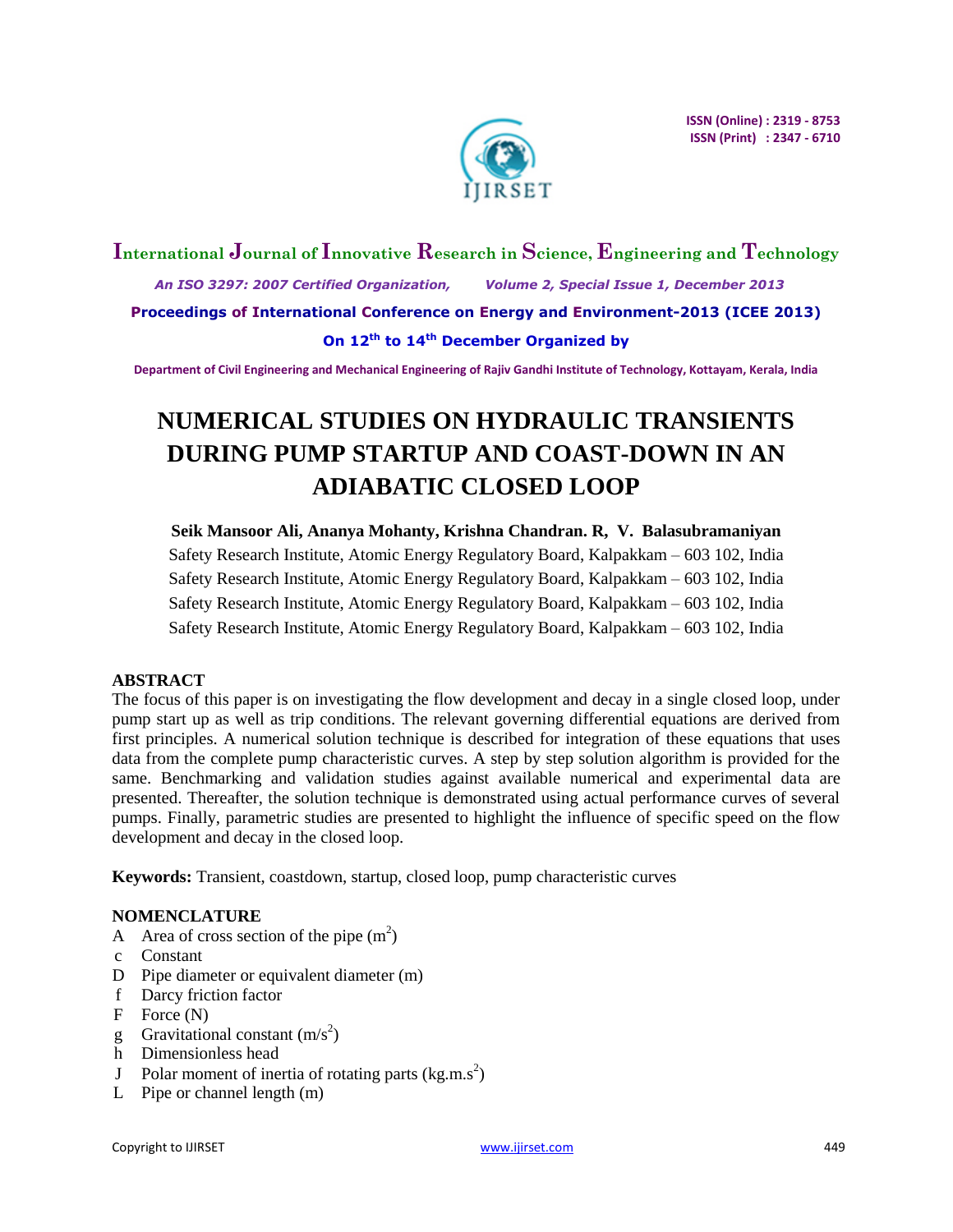- m Dimensionless impeller torque
- M Pump impeller torque (N. m), mass of the fluid
- n Number of control volumes
- N Pump speed (rpm), number of loops
- P Pressure (Pa)
- q Pump discharge at any time  $(m^3/s)$
- Q Dimensionless flow rate
- t Time (s)
- T Dimensionless time
- **Greek symbols**
- α System half-time
- Δ Increment
- $\rho$  Density of fluid(kg/m<sup>3</sup>)
- $\Omega$  Dimensionless pump speed
- $\omega$  Rotational speed of the pump (rad/s)
- $\tau$  Pump half-time(s)

#### **Subscripts**

- o Initial or Steady state conditions
- P Pump

#### **1. INTRODUCTION**

Transient variation of pressure and flow are produced in a closed loop by starting or stopping a pump, by opening or closing of valves or by the regulation of pump speed. Such transient flow problems are encountered in many engineering applications. In the safety analysis of nuclear power reactors, the precise evaluation of rapid flow transients is an important factor in reactor design. Flow coast down studies are often undertaken to predict of rate of decrease of coolant flow through the reactor core and its influence on the decay heat removal capability of the circulating system following the pump trip. Similarly, during the starting of a centrifugal pump, before the final steady state conditions are reached, certain transient conditions can produce high heads and consequently require torques much higher than design values. Therefore, knowledge of startup transients is also very important. In view of above, investigations into transient flow behavior in closed loops systems are essential.

The mathematical formulation of the problem that describes the interaction between the system fluid and pump impeller involves the equations of motion of fluid in the loop and that of the pump rotating parts. These equations need to be integrated simultaneously in order to obtain the system behavior. An elegant mathematical model for flow coast down in a single closed loop centrifugal pump system was presented by Burgreen[1]. The governing equation for flow was derived assuming the fluid in the loop to be rigid, neglecting the elastic effects. Burgreen proposed analytical solution to this problem that did not require the use of complete pump characteristic curves. Although this method was approximate, involving a number of assumptions, yet it was shown to yield results that were in fair agreement with those obtained by the use of pump characteristic curves. Later, he extended this model for investigating pump start-up transients also. Analytical as well as experimental studies on flow coast down in centrifugal pump systems were conducted by Yokomura [2]. The focus of his investigation was on the flow coast down behavior of centrifugal pumps in water cooled reactor systems. The experimental test loop was a scaled down model of the first Japanese nuclear ship reactor. The test loop consisted of ½ scaled reactor core structural model, a full scale fuel assembly, steam generator plenum model and circulating water pumps operating at near ambient conditions. He proposed and discussed an analytical model that did not require any information on pump characteristics. The results of the analytical predictions were compared with those from the experimental setup and shown to be satisfactory.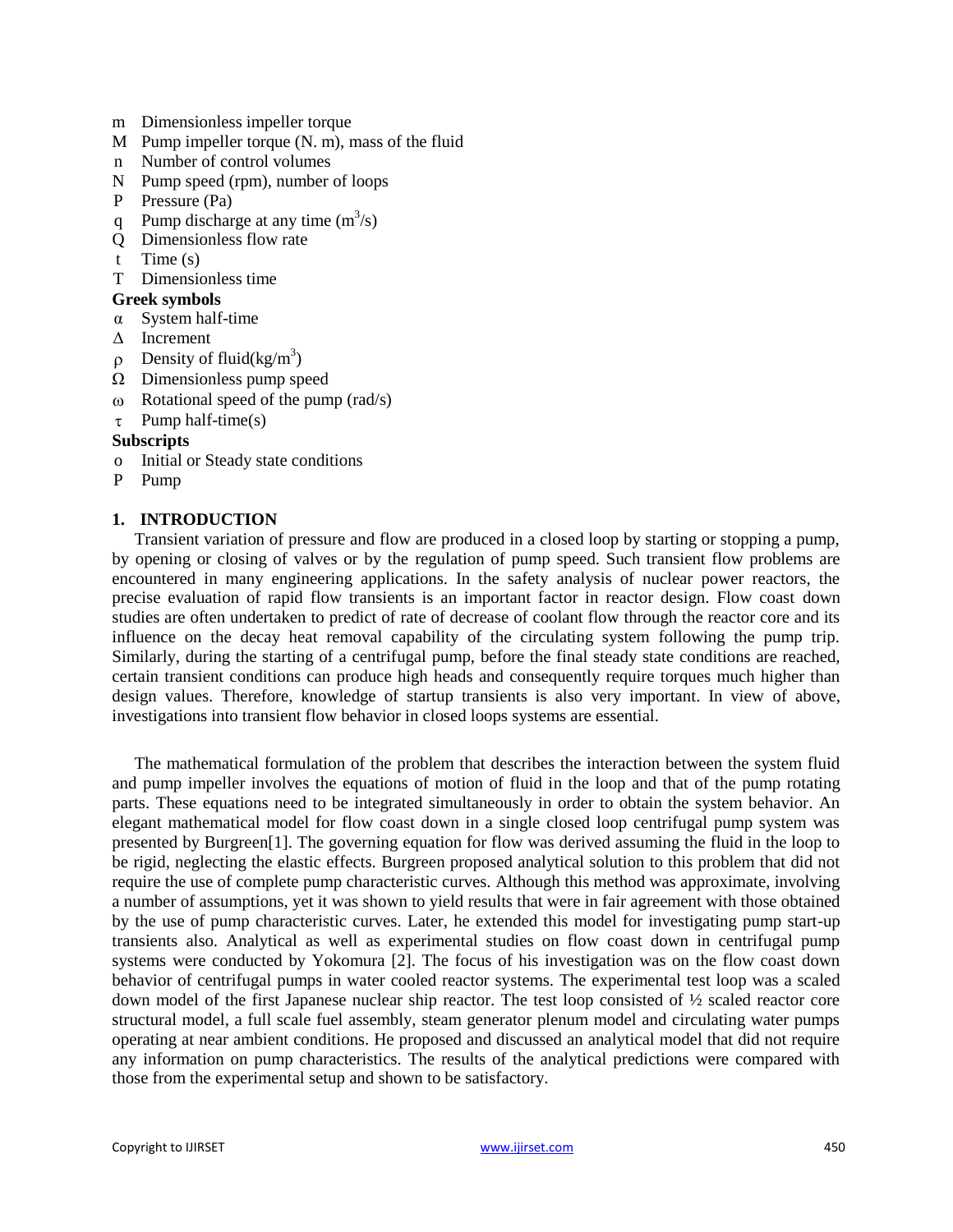More recently, Farhadi et al. [3] presented a numerical model for analyzing pump start-up transients in the piping system of nuclear reactors. A case study was presented wherein the results of numerical predictions were compared with the experimental data from the Tehran Research Reactor (an open pool MTR-type reactor). Later Farhadi [4-5] presented mathematical models for flow coast down transients. These models could account for the mechanical and electrical losses in TRR three-phase induction motor and thus were an improvement over existing models. Several case studies with application to the Tehran Research Reactor (TRR) primary piping system were presented and discussed. These works also elucidated the influence of key variables on the system transient behavior, through parametric studies. Further, the results of the model predictions were compared with those obtained from other similar mathematical models. These predictions were shown to be in good agreement with available experimental data and numerical predictions.

At the outset, this paper presents a mathematical model for investigating flow development and decay in a single closed adiabatic loop, under pump start up as well as trip conditions. The numerical solution technique for integration of these equations uses data from the complete pump characteristic curves. A step by step solution algorithm is developed for this purpose and explained. The model is first benchmarked and validated using available numerical and experimental data. Thereafter, the solution technique is demonstrated using actual performance curves of several types of pumps. The influence of type of pump and specific speed on the transients is elucidated using parametric studies. The objective of this work is to make available a tool for safety studies on reactor system flow transients. Subsequently, it is proposed to enhance its capability by incorporating appropriate energy balance equations, so that the temperature transients in the nuclear fuel elements, clad and coolant can also be obtained. The model can also be extended in future for investigating multiple loop transients. The availability of such a tool will be useful for conducting quick reactor safety assessment studies.

#### **2. MATHEMATICAL MODEL**

#### **a. Equations of Motion for Fluid in the Loop**

The basic assumptions used in the analysis are: (a) the loop is vertically oriented, (b) fluid in the loop is incompressible and (c) Pipe walls are rigid. A typical loop of the reactor system is shown in Figure 1. It is subdivided into a number of control regions. Consider a single control volume in the loop. Applying the conservation of momentum principle to a control volume containing the pump, we get:<br>  $\sum_{i=1}^{n} \left( \frac{L}{L} \right) \frac{dq}{dt} + \left[ \frac{q}{L} \sum_{i=1}^{n} \left( \frac{fL}{L} \right) \right] = \frac{\Delta P_p}{L}$  (1)

$$
\sum_{i=1}^{n} \left(\frac{L}{A}\right)_i \frac{dq}{dt} + \left[\frac{q}{2} \sum_{i=1}^{n} \left(\frac{fL}{DA^2}\right)_i\right] = \frac{\Delta P_p}{\rho_i} \tag{1}
$$

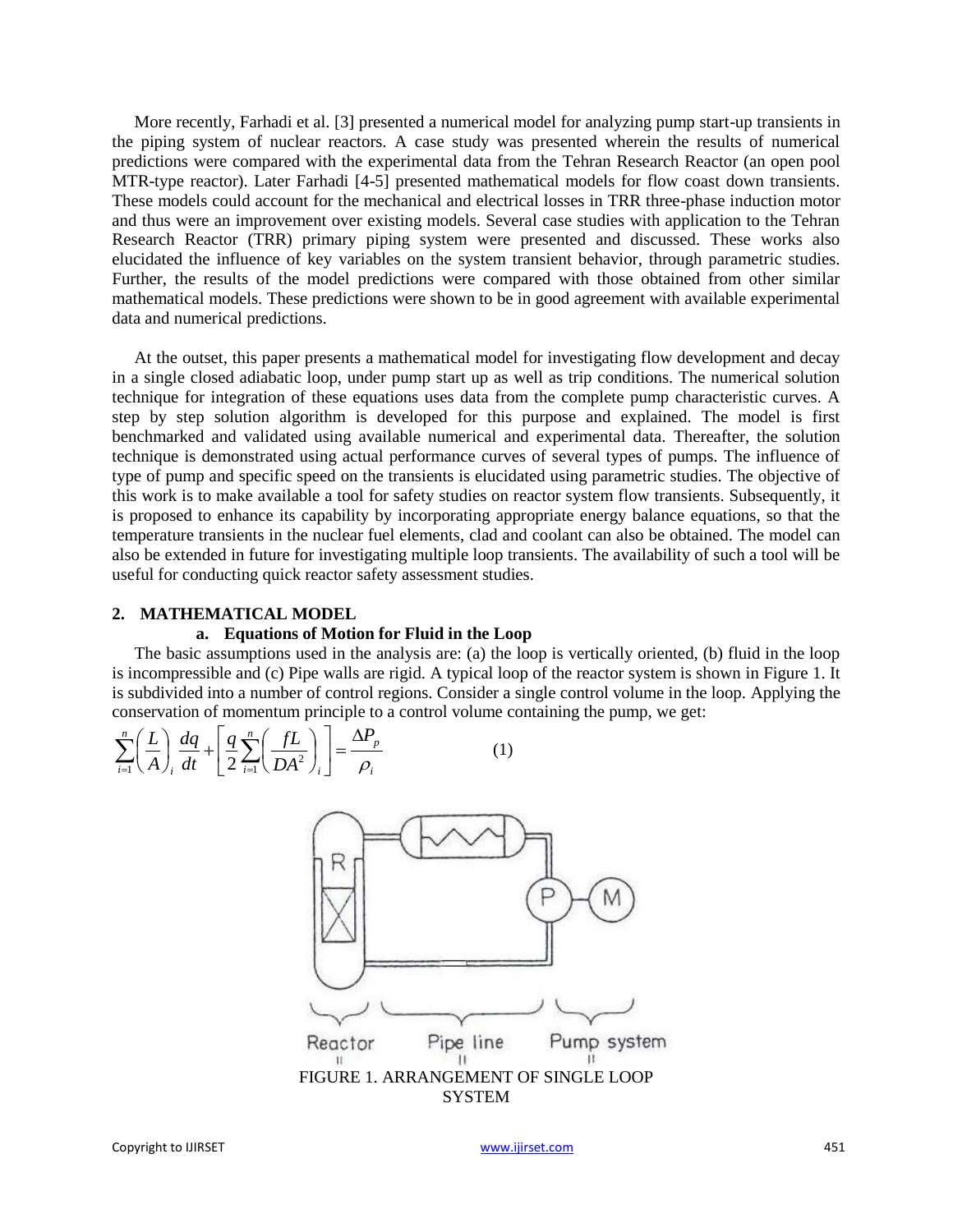The above equation can be further simplified to get the following equation:  
\n
$$
\sum_{i=1}^{n} \left( \frac{L}{A} \right) \frac{dq}{dt} + \frac{q^2}{2} \left[ \sum_{i=1}^{n} \left( \frac{fL}{DA^2} \right)_i \right] = gh_p
$$
\n(2)

Under steady state conditions,

$$
\frac{q_o^2}{2} \left[ \sum_{i=1}^n \left( \frac{fL}{DA^2} \right)_i \right] = gh_{po} \tag{3}
$$

Equation (3) can be substituted in Eqn. (2). If coast-down occurs in a loop that does not contain a pump impeller to influence the flow, then the right side of Eqn. (2) becomes zero, thereby giving

$$
\sum_{i=1}^{n} \left(\frac{L}{A}\right)_i \frac{dq}{dt} + gh_{po} \left(\frac{q}{q_o}\right)^2 = 0 \tag{4}
$$

Now, the time in which the flow in the loop is reduced to half of its initial value can be obtained as follows.

The loop half time  $t_{1/2}$  is given by:

$$
t_{1/2} = \frac{Q_o \sum_{i=1}^{n} \left(\frac{L}{A}\right)_i}{g h_{po}}
$$
 (5)

Equation (4) can be normalized using the following dimensionless quantities.

$$
T = \left(\frac{t}{t_{1/2}}\right), \ Q = \frac{q}{q_o}, h = \frac{h_p}{h_{po}}, \ \Omega = \frac{\omega}{\omega_o}
$$

Final form of the equation is

$$
\frac{dQ}{dT} + Q^2 = h \qquad \text{where, } h = h(Q, \Omega) \tag{6}
$$

## **b. Equations of Motion for Pump and Prime Mover for Flow Coastdown**

On applying the conservation of angular momentum principle to the rotating elements of the pump and prime mover, we get:

*J M dt*  $\frac{d\omega}{dt} = -\frac{M}{dt}$  (7)

The minus sign shows that the torque exerted by fluid on the impeller is always opposite to that of the prime mover. The polar moment of inertia in Eqn. (7) is that of all the rotating parts of the prime mover and pump, including the fluid that rotates with the impeller.

Introducing the following dimensionless quantities in Eqn. (7),

$$
\left(\frac{\omega}{\omega_o}\right) = \left(\frac{N}{N_o}\right) = \Omega \text{ and } \left(\frac{M}{M_o}\right) = m \text{ we get}
$$
\n
$$
\frac{d\Omega}{dt} = -\left(\frac{60}{2\pi N_o}\right)\left(\frac{M_o}{J}\right)m
$$
\n(8)

Suppose the pump is operating at normal speed and suddenly power failure occurs, then the time in which the pump speed is reduced to half of its initial speed (pump half time), can be obtained as follows:

$$
\tau_{1/2} = \frac{\omega_o J}{M_o} \tag{9}
$$

Now, we introduce a new variable called system half time. The significance of system half time is that it is the ratio of loop half time to pump half time. It is given by:

$$
\alpha = \frac{t_{1/2}}{\tau_{1/2}}\tag{10}
$$

Copyright to IJIRSET [www.ijirset.com](http://www.ijirset.com/) 452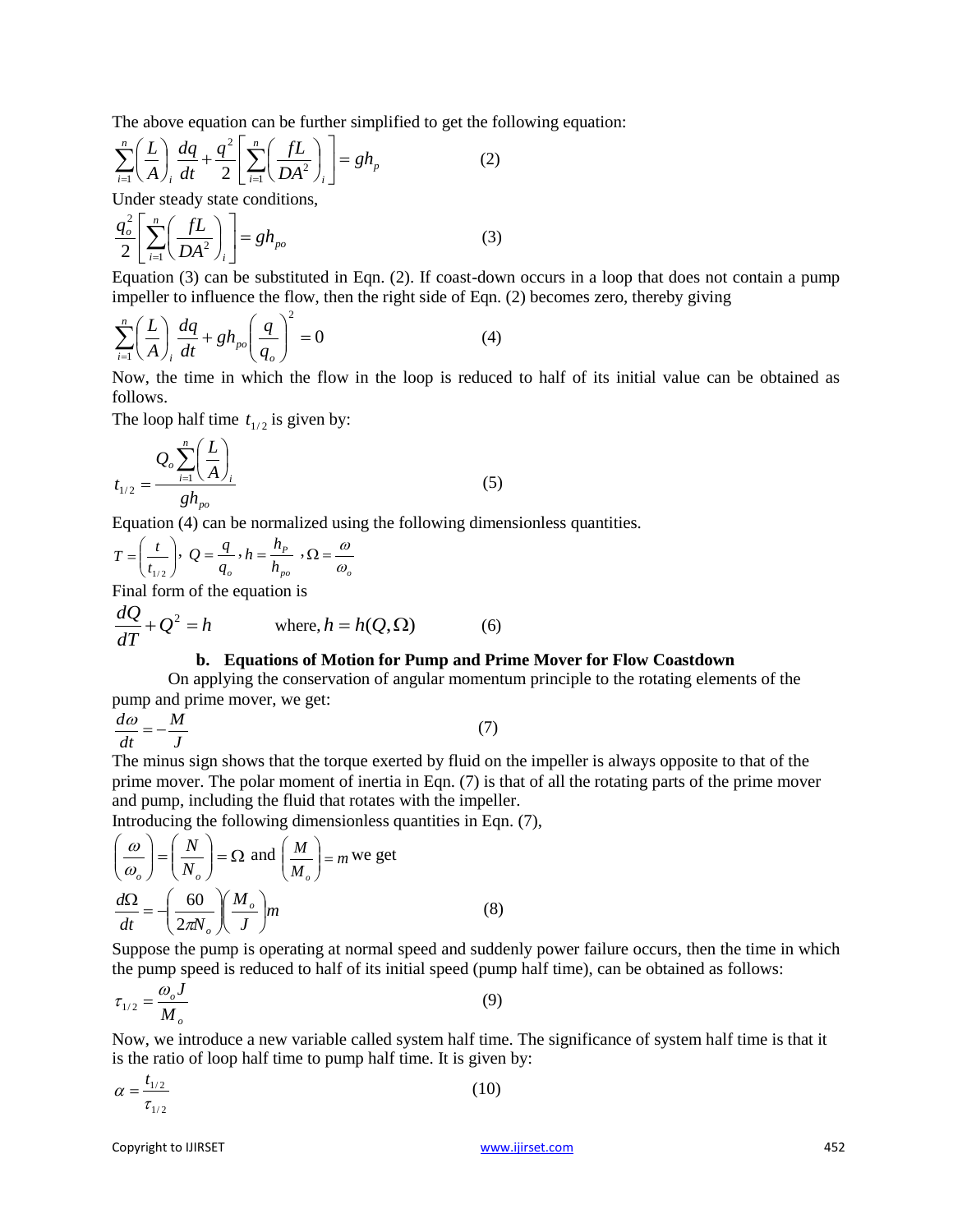Equation  $(8)$  can be normalized with respect to normalized time  $T$  as:

$$
\frac{d\Omega}{dT} = -\left(\frac{60}{2\pi N_o}\right)\left(\frac{M_o}{J}\right) \times m \times t_{1/2}
$$
 (11) Simplifying (11) using (9) and (10), the

resulting equation is:

$$
\frac{d\Omega}{dT} = -\left(\frac{t_{1/2}}{\tau_{1/2}}\right)m\tag{12}
$$

Final form of the equation is

$$
\frac{d\Omega}{dT} + \alpha m = 0 \qquad \text{where, } m = m(Q, \Omega) \tag{13}
$$

#### **c. Equations of Motion for Startup Transient**

Application of the conservation of angular momentum principle to the rotating elements yields,

$$
J\left(\frac{d\omega}{dt}\right) + c\omega^2 = c\omega_o^2\tag{14}
$$

Assuming no retarding impeller torque, the pump equation becomes:

$$
J\left(\frac{d\omega}{dt}\right) = c\omega_o^2\tag{15}
$$

The time required for the pump to start-up is obtained by putting  $\omega = \omega_0$  is given by:

$$
\tau_{1/2} = \frac{J}{c\omega_o} \tag{16}
$$

Normalizing Eqn. (15) using the dimensionless quantities we get:

$$
\frac{d\Omega}{dT} + cm = \alpha \qquad \text{where, } m = m(Q, \Omega) \tag{17}
$$

#### **3. NUMERICAL METHOD**

The coast down transients can be obtained by using the pump characteristic curves. In this case, the simultaneous integration of Equations (6) and (13) are carried out numerically with initial conditions as Q (0) = 1.0 and  $\Omega$  (0) = 1.0. The value of h = h(Q,  $\Omega$ ) and m = m(Q,  $\Omega$ ) required for the integration can be obtained from the complete pump characteristic curves.

Similarly, the startup transients can also be obtained by using the pump characteristic curves. In this case, the simultaneous integration of Equations (6) and (17) are carried out numerically with initial conditions as Q (0) = 0.0 and  $\Omega$  (0) = 0.0. A detailed solution procedure is described here. It is convenient to write equations  $(6)$ ,  $(13)$  and  $(17)$  in the following form:

$$
\frac{dQ}{dT} = h - Q^2 \quad \text{where, } h = h(Q, \Omega) \tag{18}
$$
\n
$$
\frac{d\Omega}{dT} = -\alpha m \quad \text{where, } m = m(Q, \Omega) \tag{19}
$$
\n
$$
\frac{d\Omega}{dT} = -\alpha m + \alpha \quad \text{where, } m = m(Q, \Omega) \tag{20}
$$

The quantities  $Q$  and  $\Omega$  in the above equations are the instantaneous values at any particular time. The quantities m and h are available as functions of  $Q$  and  $\Omega$  from the pump characteristic curves. As mentioned earlier for coastdown transients, Equations (6) and (13) need to be solved simultaneously. Similarly, for start-up, Equations (6) and (17) need to be solved simultaneously. The procedure described below is applicable to both these transients. Step wise integration of relevant equations is as follows:

(1) At the instant of power failure/pump startup  $(t=0)$ , set the initial conditions as

$$
h_o = \Omega_o = m_o = Q_o = 1.0
$$
 during coast-down  

$$
h_o = \Omega_o = m_o = Q_o = 0.0
$$
 during start-up

Copyright to IJIRSET **1996** Copyright to IJIRSET **1996** Copyright to IJIRSET **1996** 253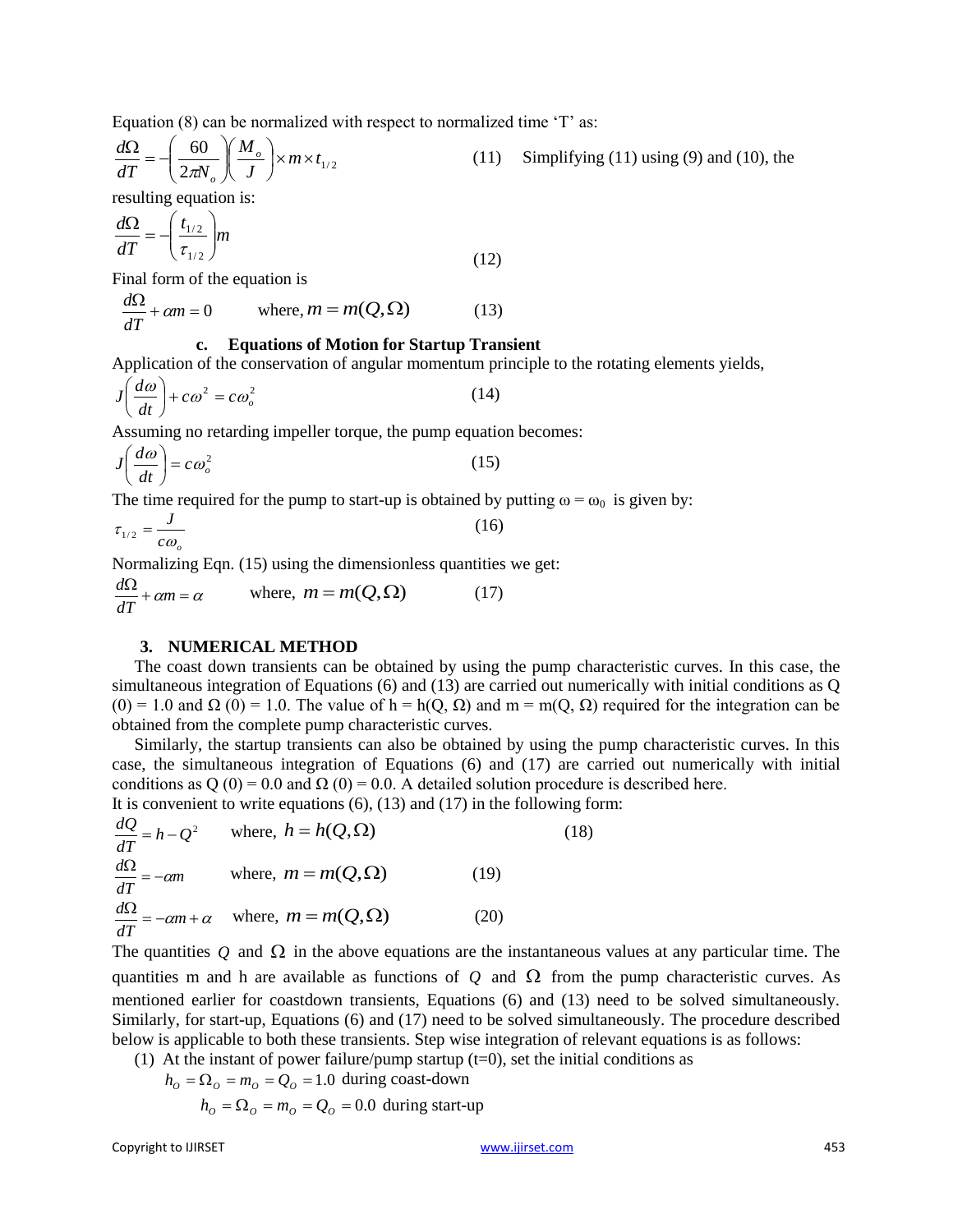- (2) Assume that during a small interval of time  $\Delta T$  the discharge remains constant, at  $Q_0$  Therefore,  $\Delta Q_1 = 0$
- (3) Calculate  $\Delta\Omega_1 = -(\alpha)m_0\Delta T + \alpha'$ , where  $\alpha' = 0$  for coast down and  $\alpha' = \alpha$  for startup.
- (4) At the end of first time step,  $Q_1 = Q_0$  and  $\Omega_1 = \Omega_0 + \Delta\Omega_1$
- (5) Calculate  $\int_{1}$  $\left( 2\!\!/_{\Omega}\right)$ ſ  $\Omega$  $Q(\)$  and  $\int_{1}$  $\left( \frac{\Omega}{\ell} \right)$  $\left(\frac{\Omega}{\sqrt{Q}}\right)$

(6) If the initial conditions are found to be in section 1, then the values of  $\left(\frac{h}{\Omega^2}\right)_1$  $\frac{h}{\Omega^2}$  and  $\left(\frac{m}{\Omega^2}\right)$  of  $m(z)$  can be read from the curves corresponding to  $\int_{1}$  $\left( 2\!\!\!\left\langle 2\!\!\!\left\langle 2\!\!\!\right\rangle \right\rangle _{2}$ ſ  $\Omega$  ,  $Q(\cdot)$ , so that applying the affinity laws we get,

$$
h_1 = \left(\frac{h}{\Omega^2}\right)_1 \Omega^2 \quad ; \quad m_1 = \left(\frac{m}{\Omega^2}\right)_1 \Omega^2
$$

- (7) This concludes the first time step iteration.
- (8) The procedure for the subsequent time steps are different because of the expected change in the value of Q
- (9) Now the 4<sup>th</sup> order Runge-Kutta method is used to compute the value of  $\Omega_2$  and  $Q_2$
- (10) At each  $n<sup>th</sup>$  time step calculate values of *n*  $\frac{\mathit{Q}}{\mathit{Q}}\biggr)$  $\left( 2\!\!/_{\Omega}\right)$ ſ  $\binom{1}{\Omega}_n$  and  $\left(\frac{\Omega}{Q}\right)_n$  $\left(\begin{smallmatrix} \Omega / \ \end{smallmatrix}\right)$  $\left(\Omega_{\leq}\right)$ . Depending on this value, chose

appropriate section of the graph to extract the data.

(11) Then, applying the affinity laws, "h" and "m" can be calculated as follows:

$$
h_n = \left(\frac{h}{\Omega^2}\right)_n \Omega^2; m_n = \left(\frac{m}{\Omega^2}\right)_n \Omega^2 \text{ for } 0 < \left(\frac{Q}{\Omega}\right) < 1.0
$$
  

$$
h_n = \left(\frac{h}{\Omega^2}\right)_n Q^2; m_n = \left(\frac{m}{\Omega^2}\right)_n Q^2 \text{ for } 0 < \left(\frac{\Omega}{Q}\right) < 1.0
$$

(12) Continue steps (10) and (11) till the entire transient is obtained.

## **4. RESULTS AND DISCUSSION**

For the numerical analysis, geometrical details and pump data was taken from Yokomura [2] and the details are given in Table 1.

| Sl. No | Parameters                 | <b>System Details</b>                                      |  |
|--------|----------------------------|------------------------------------------------------------|--|
| 1      | Type of reactor/<br>system | Scaled down model of<br>water-cooled reactor<br>(Yokomura) |  |
| 2      | Number of<br>loops         | Two parallel loop                                          |  |
| 3      | $NR$ (rpm)                 | 1470                                                       |  |
| 4      | $H_0(m)$                   | 41.9                                                       |  |
| 5      | $Q_0(m^3/s)$               | 0.125                                                      |  |
| 6      | $\eta$ <sub>o</sub> (%)    | 75.6                                                       |  |
| 7      | $I_P$ (kg-m <sup>2</sup> ) | 3.7                                                        |  |
| 8      | α                          | 0.262                                                      |  |
| 9      | $\sum (L/A)$ (m)           | 959                                                        |  |

TABLE 1. SYSTEM DATA FOR VARIOUS FLOW LOOP CONFIGURATIONS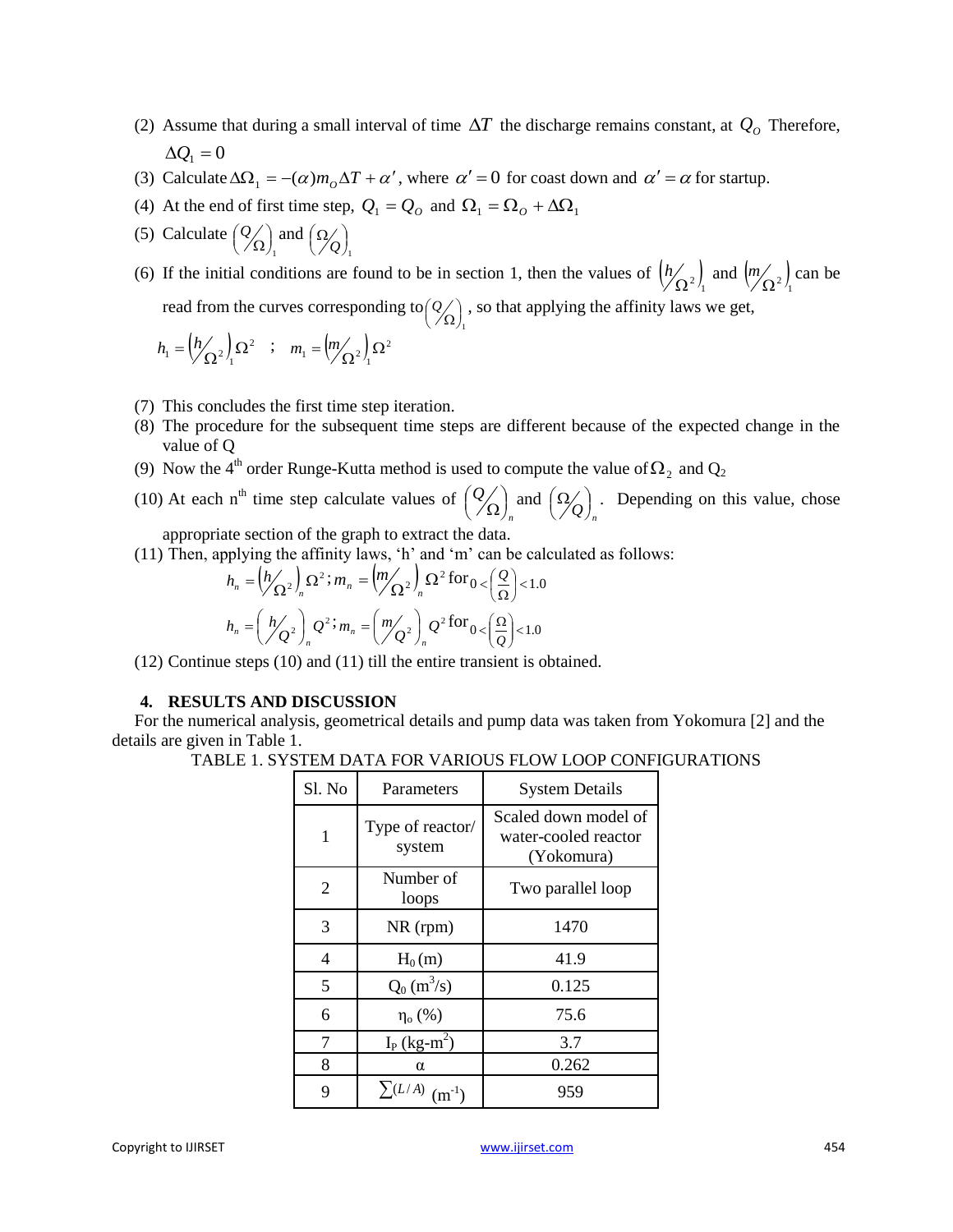#### **a. Flow Coastdown Transient**

Equations (6) and (13) were solved analytically without using pump characteristics to validate experimental data of Yokomura [2]. The comparison of flow transient is shown in Figure 2. Very good agreement is obtained except at the final stages of coastdown where the deviation is about 7%. This deviation is expected at the terminal stages, as the present model assumes that the pump head is always positive (proportional to square of pump speed) and therefore excludes the possibility of turbining.



FIGURE 2. COMPARISON OF COAST-DOWN PREDICTION WITH EXPERIMENTAL DATA OF YOKOMURA

#### **a. Pump Start-up Transient**

Following the coastdown studies, the pump start-up transient was taken up. For the startup transients, no specific experimental investigation was available. Therefore, the present predictions are benchmarked against the analytical/numerical predictions of Yokomura. For this, equations (6) and (17) were solved analytically without using pump characteristic curves. Flow transient obtained by the present model is found to overlap with the analytical model of Yokomura as shown in Figure 3.



Based on the case studies presented above for coastdown and start-up transients, it is clear that the model is capable of predicting these transients well and can be employed for further studies. Before the parametric studies are presented, it is essential to study the time step sensitivity of the numerical solution. Choice of an appropriate time step value is critical to obtain a fairly good prediction. This is discussed in the next section.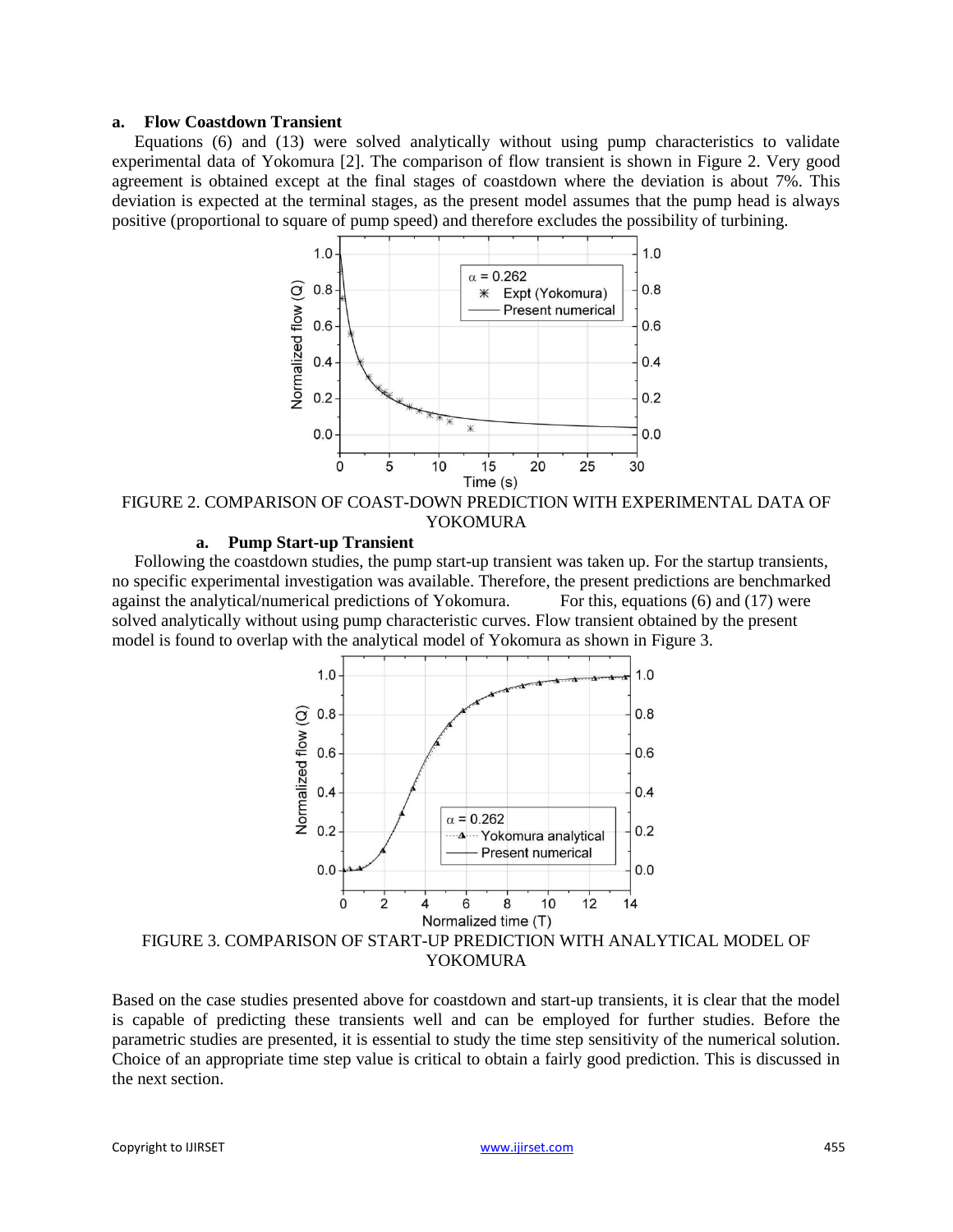#### **b. Time Step Sensitivity Study**

Numerical simulations for pump coastdown and startup were conducted using different time step  $(\Delta t)$ values in the range of 0.5s to 0.01s. Figures.4a and 4b show the transients for startup and coastdown respectively. It is seen that as the time step is reduced from 0.5s to 0.01s, the transients tend to approach a similar trend. The deviation in normalized flow values for Δt of 0.01s and 0.1s is found to be less than 2% in case of startup (see Figure 4a). For the coastdown case, the transients with Δt of 0.01s, 0.1s and 0.2s overlap (see Figure 4b). Based on this sensitivity analysis, for computational economy, time step of 0.1s was chosen for all the subsequent studies.



FIGURE 4a. EFFECT OF TIME STEP ON STARTUP TRANSIENTS



FIGURE 4b. EFFECT OF TIME STEP ON COASTDOWN TRANSIENTS

#### **c. Solution using Complete Pump Characteristic Curves**

As mentioned earlier, integration of equations (6) and (13) are done numerically using the pump characteristic curves. The value of head developed (h) and torque (m) required for the integration can be obtained from these curves. For the purpose of computation, polynomials were used to approximate the characteristic curves in the range where it operates in the normal mode. The polynomials used to represent the characteristic diagrams for a typical single suction pump is shown in Table 2. Similar curves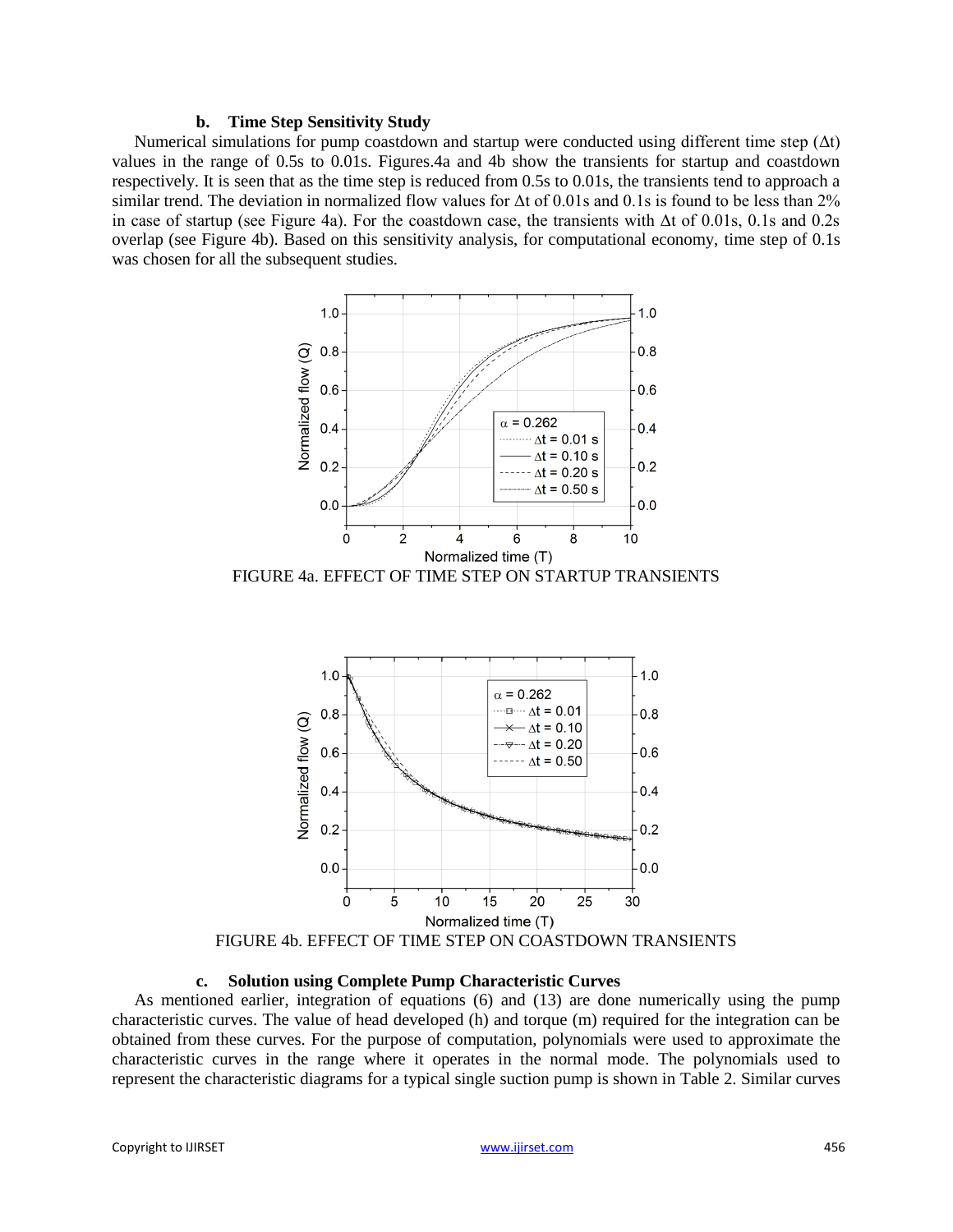were used for other pumps as well. Due to space constraints these are not shown here. Table 3 gives the pump specific speed and maximum efficiency of various pumps.

| ~~~~           |                                                        |                                      |                                                                |                                     |  |  |  |  |
|----------------|--------------------------------------------------------|--------------------------------------|----------------------------------------------------------------|-------------------------------------|--|--|--|--|
|                | $Y = \sum A_i X^i$<br>$i=0$<br>Voith pump $(N_s=1935)$ |                                      |                                                                |                                     |  |  |  |  |
|                | $X =$<br>$Q_{\iota}$<br>for                            | 73<br>< 1.0<br>0<                    | $\underline{\underline{v}}$<br>< 1.0<br>$X =$<br>Ω<br>Ω<br>for |                                     |  |  |  |  |
| Y              | h<br>$\overline{Q}^2$                                  | $\boldsymbol{m}$<br>$\overline{Q^2}$ | $\boldsymbol{h}$<br>$\overline{\Omega^2}$                      | $\left(\frac{m}{\Omega^2}\right)^n$ |  |  |  |  |
| $\rm A_0$      | $-0.925$                                               | $-0.600$                             | 1.150                                                          | 0.400                               |  |  |  |  |
| A <sub>1</sub> | 1.355                                                  | 2.360                                | 0.483                                                          | 0.747                               |  |  |  |  |
| A <sub>2</sub> | 2.090                                                  | $-2.520$                             | $-3.033$                                                       | $-1.107$                            |  |  |  |  |
| $A_3$          | $-3.280$                                               | 3.040                                | 5.067                                                          | 2.453                               |  |  |  |  |
| $A_4$          | 1.760                                                  | $-1.280$                             | $-2.667$                                                       | 0.160                               |  |  |  |  |

#### TABLE 2. POLYNOMIAL FIT FOR SINGLE SUCTION CENTRIFUGAL PUMP PERFORMANCE **CURVE**

## TABLE 3. PUMP SPECIFIC SPEED AND OVERALL EFFICIENCY

| Parameters             | Single suction | Double suction | Radial | Axial |
|------------------------|----------------|----------------|--------|-------|
| Specific speed         | 1935           | 500            | 1800   | 13500 |
| Maximum efficiency (%) | 84             | 84             |        | 79.   |

The solution algorithm described in section 3 was employed along with the curve fit data for each pump to obtain the coastdown and startup transients shown in Figures 5a and 5b. It is essential to mention that the curve fit data corresponds to normal operating conditions of the pumps i.e., the head, torque, flow and speed are all positive. However, the solution algorithm is valid for abnormal operating conditions also.

Apart from demonstrating the use of characteristic curves to obtain the solution, there is another aspect which is highlighted by Figures 5a and 5b. The use of pumps with different specific speed basically alters the effective energy ratio ( $\alpha$ ) of the system. The loop with an axial flow pump (Ns=13500) has very low  $\alpha$ and therefore the coastdown is slow. Similarly, it takes a longer time to attain steady state conditions. The other pumps considered namely radial, single suction and double suction centrifugal pumps have much lower but comparable specific speeds and therefore a high α. In the loop with these pumps, the decay is much faster and startup is also quick. The trends shown in these figures are as expected i.e., as  $N_s$ decreases, the decay and startup are faster and vice versa.

Figure 5c shows the variation of normalized flow rate with the normalized pump speed for coastdown transients. It is evident that for each of the chosen pumps, a linear relationship exists between these two variables.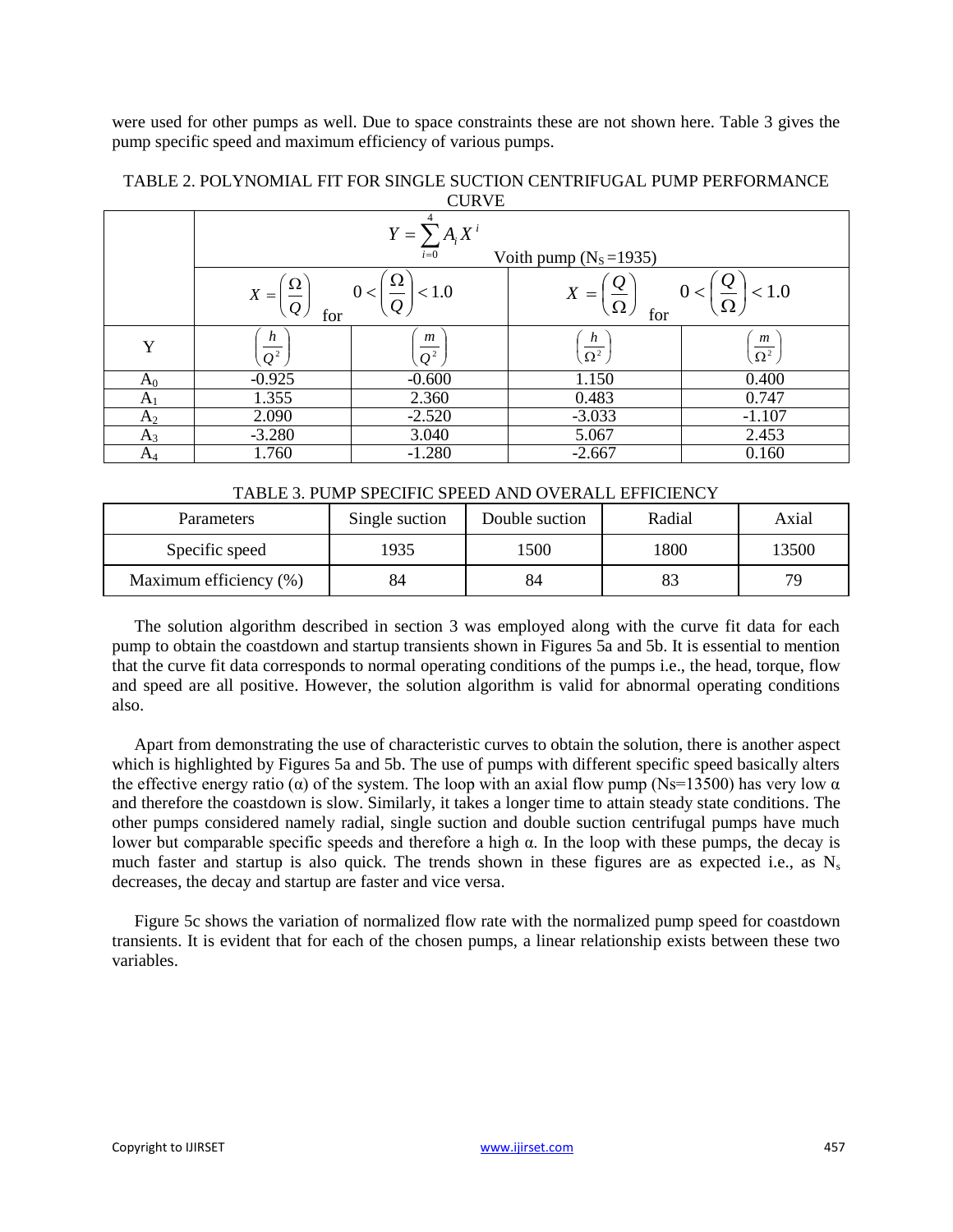

FIGURE 5a. EFFECT OF SPECIFIC SPEED ON NORMALIZED FLOW DURING COAST-DOWN



FIGURE 5b. EFFECT OF SPECIFIC SPEED ON NORMALIZED FLOW DURING START-UP



#### **5. CONCLUSION**

A detailed mathematical model for flow transients in a single loop is presented. The model can be applied to investigate pump coastdown as well as start-up transients, with and without the use of pump characteristic curves. A solution algorithm is developed and described in detail for solving the governing equations using pump characteristic curves. Validation and benchmarking exercises have been conducted